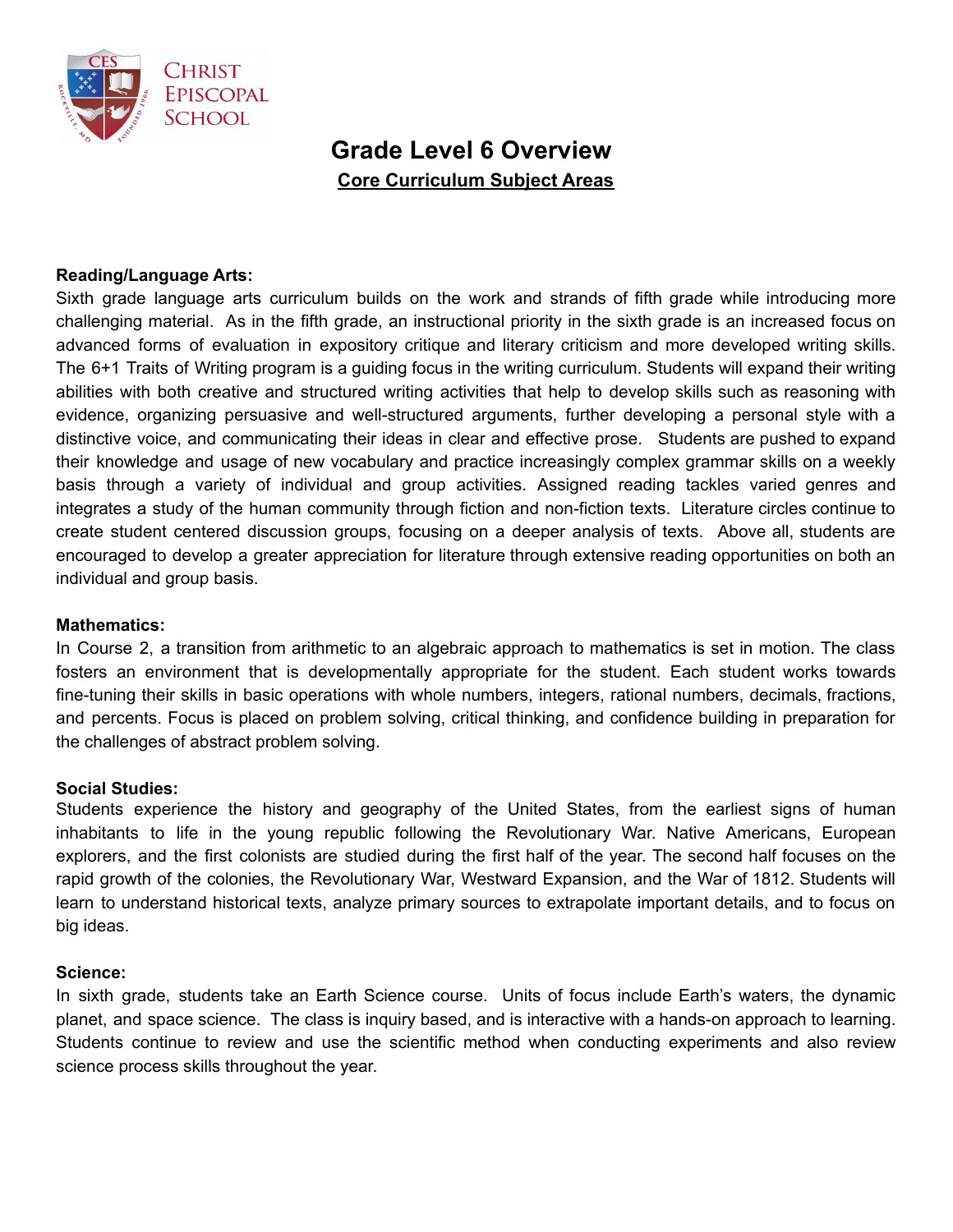# **Co-Curricular Subject Areas**

## **Spanish:**

Middle School students dive into Spanish language by taking part in a lively series of activities that give them opportunities to develop speaking, listening, reading and writing skills in Spanish. Middle school students have a greater emphasis on reading and writing by including real world reading materials, graphic novel style stories, activity pages and unit projects. Middle school students also develop Spanish grammar reference sheets they can refer to throughout their language acquisition journey.The program reinforces previous topics and themes and introduces new ones at the same time. The topics include but are not limited to school and schedules, numbers, around the house and home activities, daily routine and holiday customs, past experiences, sport and recreation and basic technology.

#### **Study Skills Class:**

In 6th grade the students have Study Skills once a week. The students will continue to focus on strategies to help them:

- Stay organized
- Manage their time
- Communicate with parents and teachers
- Plan for homework and projects
- Improve reading comprehension
- Take notes
- Write papers
- Research effectively
- Learn how to study by using the "Study Cycle" method

The students will implement these strategies in their own school work so that the skills are not taught and practiced in isolation.

#### **Art:**

Students in Middle School will learn fundamental art techniques and skills while experimenting with multiple mediums. They will build confidence in creating meaningful and complete art works through a systematic approach. They will explore different cultures and learn significant art history movements. Students will create a group project to auction at the Christ Episcopal School Gala, they will be participating in different art contests nationwide such as the 9<sup>th</sup> Space Foundation International Art Contest, the Christmas card internal art contest, the 2019 Crayola Art Expo, 2019 AATSP Poster Contest, and they will participate in the Arts at the MAESA Academic fair.